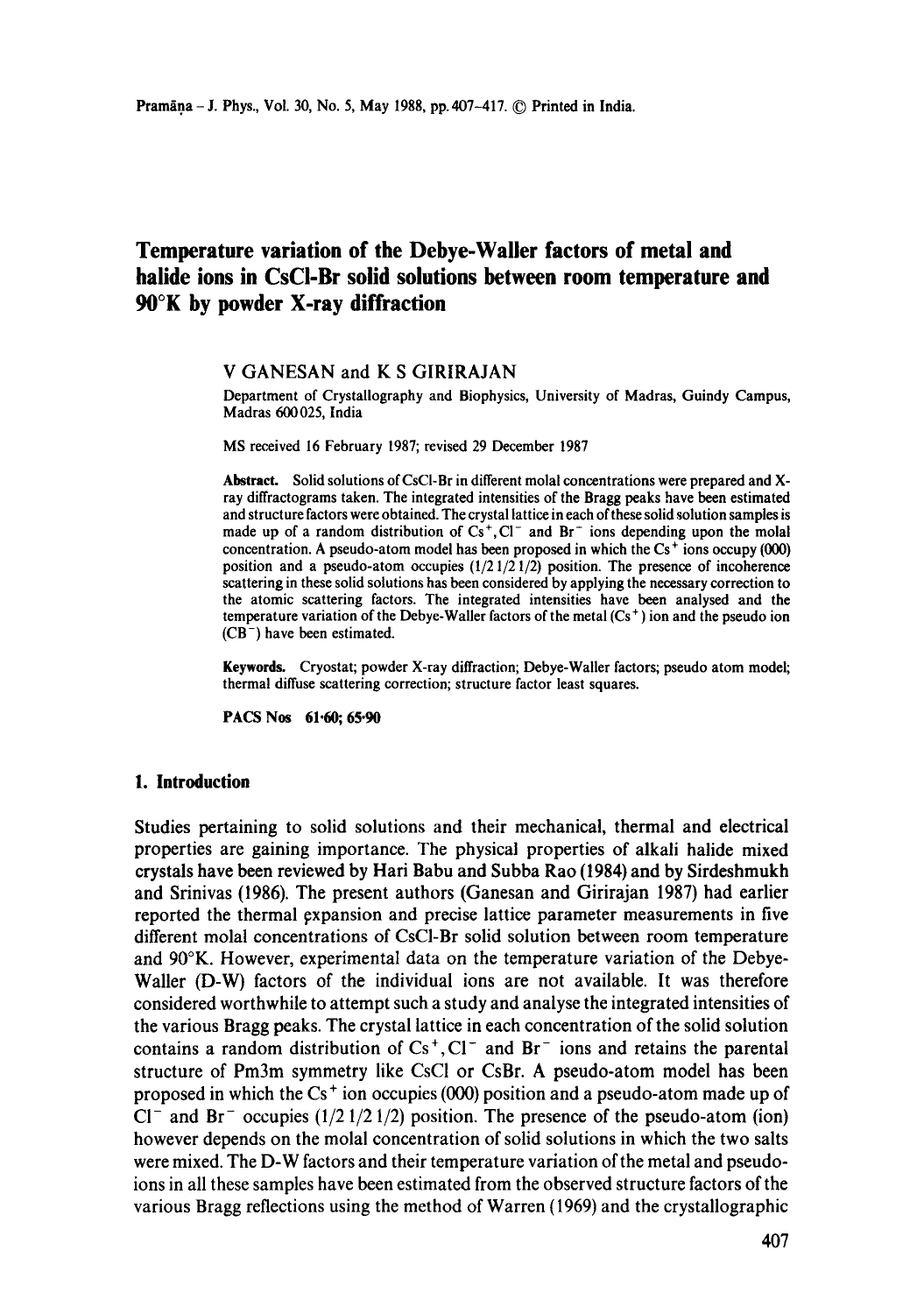least squares refinement program, the later to verify the results of the former method. The atomic scattering factors of the constituent atoms have been corrected for the presence of incoherent scattering by following the procedure of Willis (1973). The temperature variation of the D-W factors of  $Cs^+$  and the pseudo-atom (ion)  $CB^$ obtained after correction for first order thermal diffuse scattering is also determined. Section 2 describes the sample preparation and experimental details for getting the diffractograms and § 3 presents the experimental data analysis and the temperature variation of the D-W factors of metal ion and the pseudo atom (ion). Section 4 gives the results.

# **2. Preparation of samples and experiment**

Analar pure CsCI and CsBr compounds (BDH and Fluka) were ground to a fine powder, passed through a 325 mesh and dried at  $420^{\circ}$ K for several hours to form solid solutions. Each compound was then weighed in proper molal ratios in a microbalance to form solid solutions of concentrations CsCl-Br  $(0.8-0.2, 0.6-0.4, 0.5-0.5, 0.4-0.6$  and  $0.2-0.8$ ). These were mixed homogeneously and filled in five different quartz tubes which were later evacuated and sealed. The sealed tubes were heated to  $1123^{\circ}$ K for 6-8 h and quenched to RT. The quartz tubes were then broken to retrieve the resulting mixture. They were again ground to a fine powder and passed through a 325 mesh and labelled for X-ray work. X-ray diffractograms were taken for each sample at eight different temperatures between RT and 90°K using a powder diffractometer (YPC 50 NM) and a continuous flow cryostat designed for this unit (Srinivasan and Girirajan 1982).  $Cuk_{\alpha}$  radiation with nickle filter was used for all the measurements. The scanning speed of the sample was  $1/4^{\circ}$  per minute. Diffractograms were taken atleast twice for each sample to ensure reproducibility.

# **3. Analysis of experimental data**

In most substitutional solid solutions, the atoms are generally arranged at random on the atomic sites of the lattice. The only major effect of a change in temperature is to increase or decrease the amplitude of thermal vibration. In one of our earlier studies it was noticed that only the composition of  $(0.8-0.2)$  of CsCl-Br resembles qualitatively as CsCI or CsBr. In the remaining four concentrations the lattice parameters did not show a steady decreasing behaviour as temperature is lowered and evidently there are regions in which thermal expansion coefficients become negative thus suggesting the possibility of an isostructurai phase transformation. A study of the temperature variation of the D-W factors of the independent ions constituting these solid solutions might throw some light on the anomalous behaviour of the lattice parameters with temperature. This study was therefore undertaken. A model of the crystal lattice was found necessary for this purpose. It was observed that these solid solution samples generally exhibit a random distribution of  $Cs^+$ ,  $Cl^-$  and  $Br^-$  ions but possess the parental Pm3m structure like CsC1 or CsBr. In this context a pseudo-atom model for the crystal lattice has been found to bc useful to analyse the integrated intensities of the Bragg peaks. In this pseudo-atom model all the metal ions  $(Cs<sup>+</sup>)$  were assumed to occupy (000) position and a pseudo-atom (ion)  $CB^-$  made up of  $CI^-$  and  $Br^-$  occupies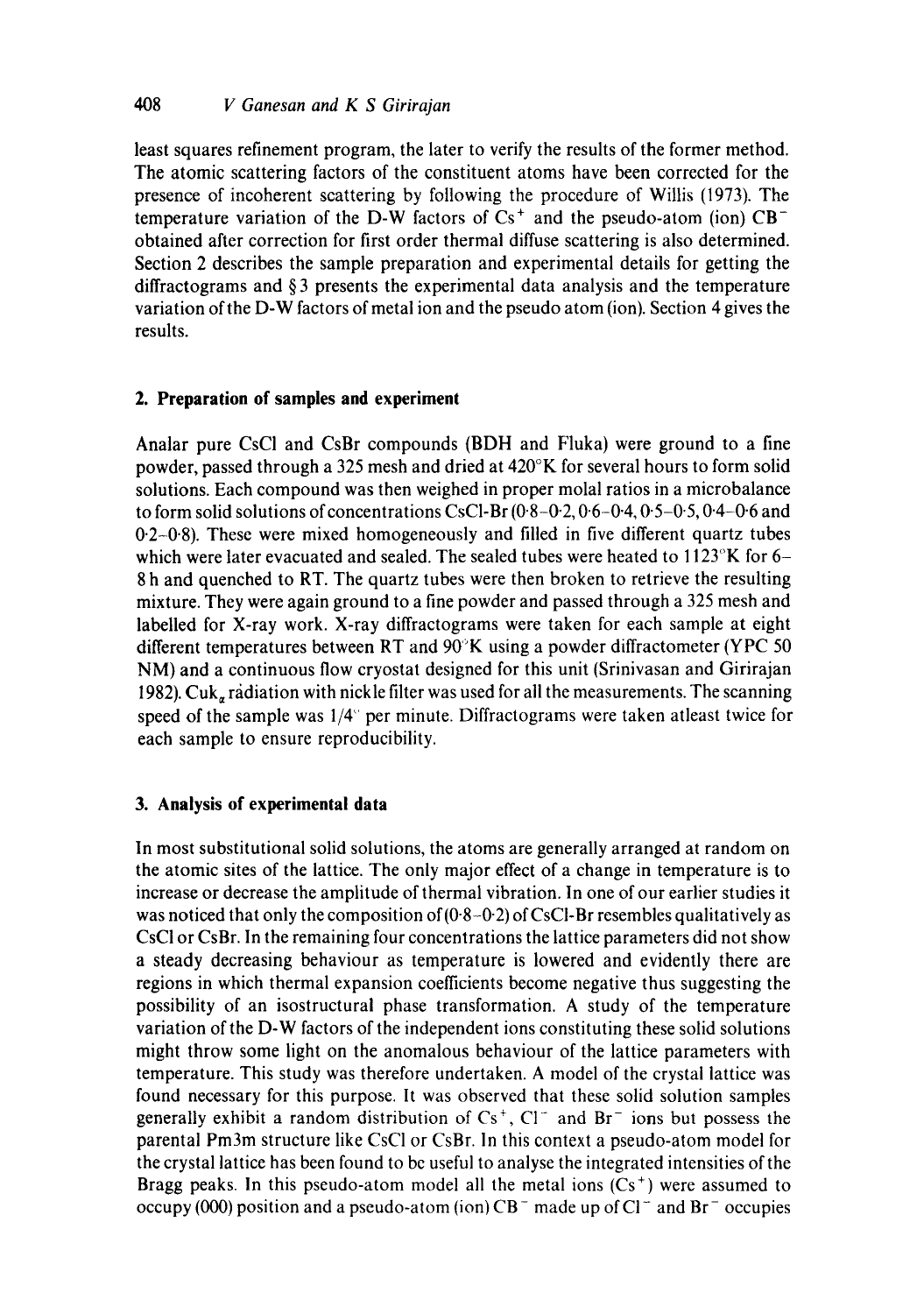$(1/2 \frac{1}{2} \frac{1}{2})$  position. This means that while the scattering from the  $(000)$  position would be entirely due to metal ions  $(Cs<sup>+</sup>)$ , the scattering from  $(1/2 1/2 1/2)$  position would be due to a combination of  $Cl^-$  and Br<sup>-</sup> ions. The amount of scattering however would depend on the amount of Cl and Br ions present in that particular concentration. This feature reflects on the atomic scattering factors to be used for the pseudo-atom (ion) present at the  $(1/2 \frac{1}{2} \frac{1}{2})$  site. Another point to be considered is the presence of incoherent scattering due to all these scatterers. Willis (1973) described the method of dealing with incoherent scattering. Following his procedure two asumptions were made in the present study, (i) all the metal ions occupying (000) site do not create an incoherent scattering which varies as a function of  $\sin \theta/\lambda$  and hence contribute a uniform background in the diffraction pattern; (ii) the pseudo-atom (ion) made up of both Cl<sup>-</sup> and Br<sup>-</sup> ions whose atomic scattering factors denoted by  $f_{CB}$ - could be thought of giving rise to an incoherent scattering which varies as a function of  $\sin \theta / \lambda$ . Therefore, the net atomic scattering factor for the pseudo-atom (ion) at (1/2 1/2 1/2) position can be written as

$$
f_{\text{CB}} = \left[ (xf_{\text{Cl}})^2 + (yf_{\text{Br}})^2 \right]^{1/2},\tag{1}
$$

where  $f_{\text{Cl}}$  and  $f_{\text{Br}}$ - are the atomic scattering factors of the CI<sup>-</sup> and Br<sup>-</sup> ions and x and y the molal fraction of the chlorine and bromine ions present in the sample. The structure factor for each *hkl* and at each temperature would be

$$
F_{\mathit{hkl}}^T = K \left[ f_{\mathit{Cs}} + \exp \left( -B_{\mathit{Cs}} + \frac{\sin^2 \theta}{\lambda^2} \right) \pm f_{\mathit{CB}} - \exp \left( -B_{\mathit{CB}} - \frac{\sin^2 \theta}{\lambda^2} \right) \right].
$$
 (2)

Using this equation the integrated intensities have been analysed and the temperature variation of the D-W factors determined by the method of Warren (1969, see Ganesan and Girirajan 1988a for details). These results were verified by using the structure factor least squares (SFLS) refinement program. The thermal expansion results reported earlier (Ganesan and Girirajan 1987) provided the correct lattice parameters to be used in the refinement. Table 1 gives the lattice parameter values for all the concentrations at different temperatures of measurement. The integrated intensities

**Table** 1. Temperature vs lattice parameter for CsCI, CsBr and CsC1-Br solid solutions. Lattice parameter (Å).

| Temperature<br>$({}^{\circ}{\rm K})$ | CsCl       | $CsC1-Br$<br>$(0.8 - 0.2)$ | $CsCI-Br$<br>$(0.6 - 0.4)$ | $CsCl-Br$<br>$(0.5 - 0.5)$ | $CsCI-Br$<br>$(0.4 - 0.6)$ | $CsCl-Br$<br>$(0.2 - 0.8)$ | CsBr           |
|--------------------------------------|------------|----------------------------|----------------------------|----------------------------|----------------------------|----------------------------|----------------|
| 78.2                                 |            | 4.10947(3)                 |                            |                            |                            |                            | 4.25726(3)     |
| $90-0$                               | 4.09048(2) |                            |                            |                            |                            |                            |                |
| 92.0                                 |            |                            | 4.20359(3)                 | 4.13283(3)                 | 4.19342(3)                 | 4.22649(5)                 |                |
| $101 - 0$                            | 4.09202(2) | 4.11236(3)                 | 4.20564(2)                 | 4.16307(3)                 | 4.19796(3)                 | 4.23180(3)                 | 4.26085(2)     |
| $125-8$                              | 4.09574(2) | 4.11518(4)                 | 4.20208(3)                 | 4.16183(3)                 | 4.18838(3)                 | 4.23520(3)                 | 4.26449(3)     |
| $166 - 1$                            | 4.10210(2) | 4.12148(3)                 | 4.15438(3)                 | 4.18223(3)                 | 4.20735(3)                 | 4.24242(3)                 | 4.27178(3)     |
| $200-2$                              | 4.10783(2) | 4.12952(3)                 | 4 16282(2)                 | 4 16688(2)                 | 4.19947(3)                 | 4.24452(3)                 | 427775(3)      |
| 230.8                                | 4.11329(2) | 4.13504(3)                 | 4.17437(2)                 | 4.17918(3)                 | 4.21884(4)                 | 4.25360(4)                 | 4 28 3 4 8 (3) |
| $258 - 7$                            | 4.11841(4) | 4 13994(3)                 | 4.18639(3)                 | 418667(2)                  | 4.20111(2)                 | 4.25918(3)                 | 4.28843(2)     |
| 2980                                 | 4.12599(2) | 4.14846(3)                 | 4.18803(3)                 | 4.20899(2)                 | 4.23342(2)                 | 4.27141(3)                 | 4.29645(2)     |
|                                      |            |                            |                            |                            |                            |                            |                |

ESDs are given in parentheses.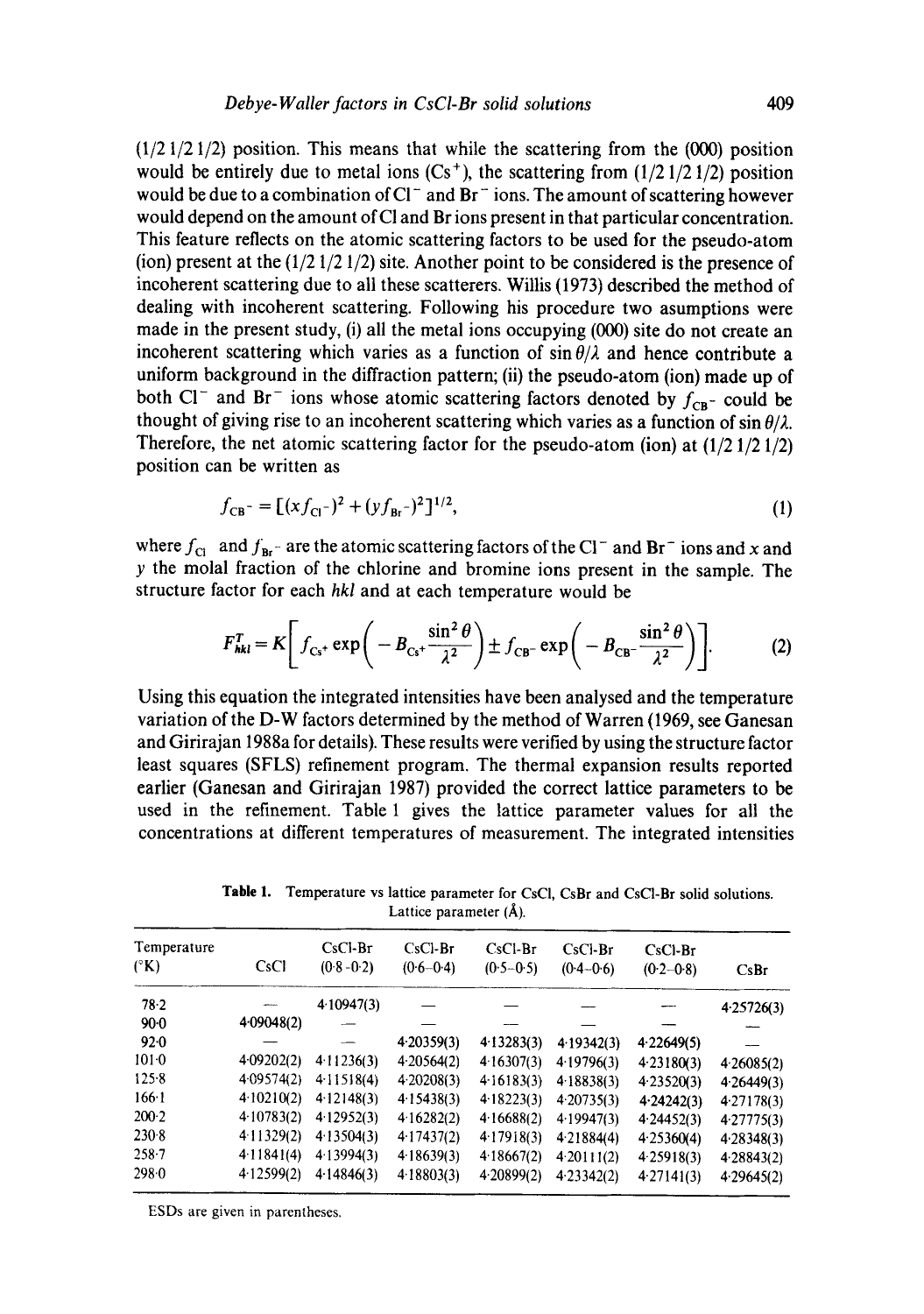were corrected for first order thermal diffuse scattering by using the Chipman and Paskin (1959) correction. The final R factor is  $\langle 6 \rangle$  for all temperatures of measurement and concentrations.

Figures 1-5 display the temperature variation of the D-W factors of the metal  $(B_{Cs^+})$ and the pseudo-atom  $(B_{CB^-})$  for each concentration. Tables 2-6 give the estimated D-W factors of the metal and the pseudo-atom (ion) as a function of temperature for all the five concentrations.

### **4. Discussion**

As stated earlier, in CsCI-Br based solid solutions, the lattice parameters in all the concentrations do not report a steady decreasing value as the temperature is lowered and there are regions of temperature in which the thermal expansion coefficients become negative. In CsCl-Br (0.8-0.2) however the sample behaved like CsCl or CsBr with regard to the lattice parameter as the temperature is lowered. This kind of anomalous behaviour has been found to occur in solid solutions formed by samarium, yttrium and sulphur. Dernier *et al* (1976) found that in  $Sm_{0.7}Y_{0.3}S$  a negative thermal expansion occurs around 400°K. They have also estimated the rms displacements of the



Figures 1 and 2. Temperature variation of the B-factors for  $Cs^+$  and  $CB^-$  ions in CsCl-Br. 1.  $0.8 - 0.2$ . 2.  $0.6 - 0.4$ .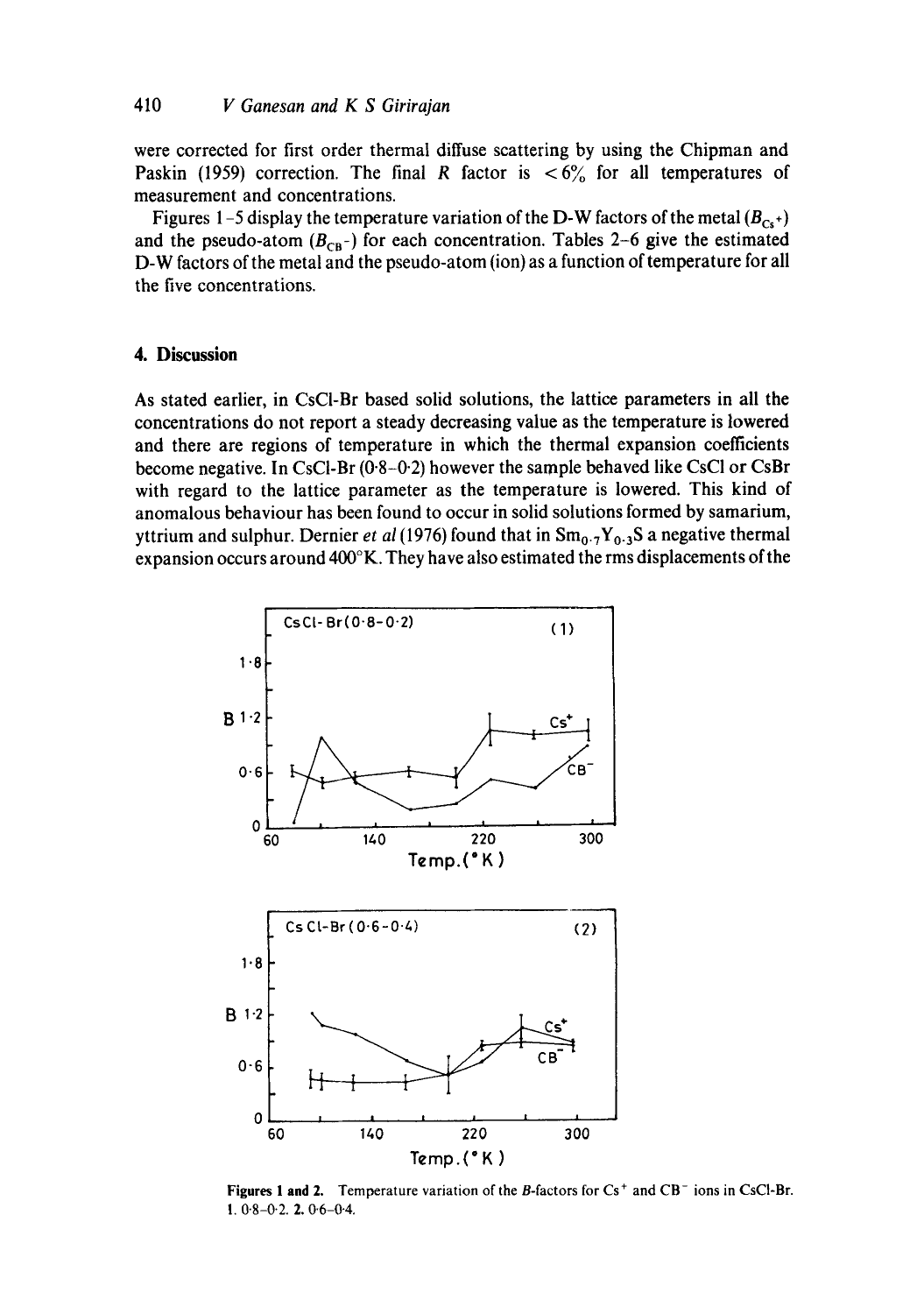

Figures 3 and 4. Temperature variation of the B-factors for  $Cs^+$  and  $CB^-$  ions in CsCl-Br.  $3.05 - 0.5.404 - 0.6.$ 



**Figure 5.** Temperature variation of the B-factors for Cs<sup>+</sup> and CB<sup>-</sup> iens in CsCl-Br (0-2-0-8).

atoms in this compound and plotted the individual atoms as a function of temperature. This gradual expansion in cell edge with decrease in temperature has been attributed by them to a shift in valence in Sm towards  $Sm^2$ <sup>+</sup>. They have suggested the possibility of an iso-structural transition from a semiconducting NaC1 phase to a denser metallic phase, also of the NaCI structure. They have also argued that this may be due to the softening of optic phonons but not of acoustic phonons.

The contributions to the mean square displacements of the atoms in an alloy or solid solution arise from both static and dynamic disorder. The two effects are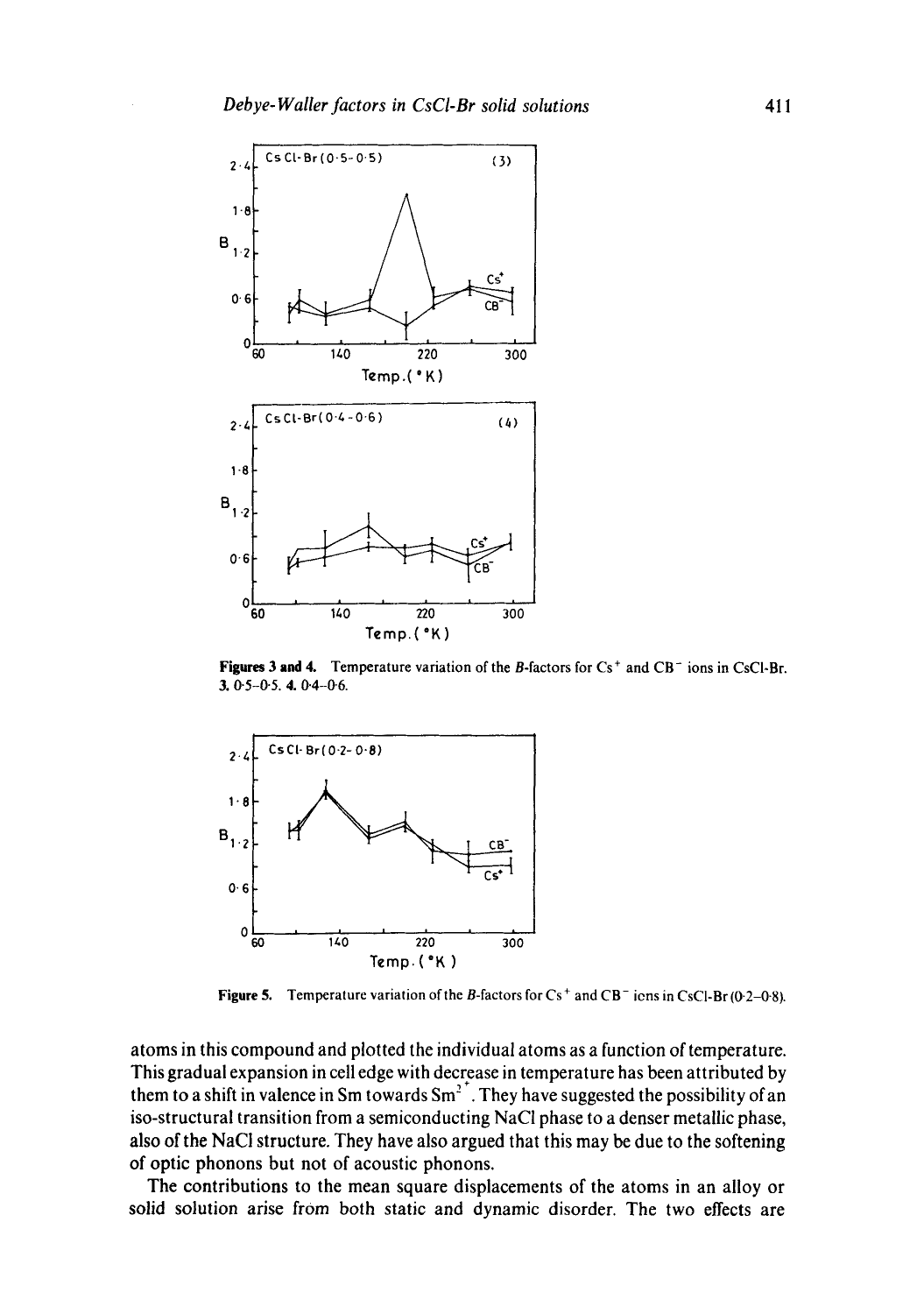|                              |        | Warren's<br>method | <b>SFLS</b> |         |  |
|------------------------------|--------|--------------------|-------------|---------|--|
| Temperature<br>$(^{\circ}K)$ | $Cs^+$ | $CB^-$             | $Cs^+$      | $CB^-$  |  |
| 78.2                         | 0.55   | 0.03               | 0.60(8)     | 0.03(0) |  |
| $101 - 0$                    | 0.48   | 101                | 0.46(6)     | 0.99(0) |  |
| 125.8                        | 0.58   | 0.42               | 0.51(7)     | 0.41(0) |  |
| $166 - 1$                    | 0.55   | 0.20               | 0.59(6)     | 0.19(0) |  |
| $200-2$                      | 0.51   | 0.22               | 0.51(12)    | 0.23(0) |  |
| 230.8                        | $1-01$ | 0.49               | 1.04(19)    | 0.49(0) |  |
| $258 - 7$                    | 0.95   | 0.41               | 0.98(6)     | 0.40(0) |  |
| 298.0                        | 1.04   | 0.83               | 1.03(13)    | 0.87(0) |  |

**Table 2.** Temperature variation ( $(K)$ ) of the D-W factors  $(A^2)$  of  $Cs<sup>+</sup>$  and  $CB<sup>-</sup>$  in CsCl-Br (0.8-0.2) solid solution.

ESDs are given in parentheses.

**Table 3.** Temperature variation ( $(K)$ ) of the D-W factors ( $\AA^2$ ) of  $Cs<sup>+</sup>$  and  $CB<sup>-</sup>$  in CsCl-Br (0.6-0.4) solid solution.

|                              |        | Warren's<br>method | <b>SFLS</b> |          |  |
|------------------------------|--------|--------------------|-------------|----------|--|
| Temperature<br>$(^{\circ}K)$ | $Cs^+$ | $CB^-$             | $Cs^+$      | $CB^-$   |  |
| 92.0                         | 0.45   | $1 - 17$           | 0.46(10)    | 1.22(0)  |  |
| $101-0$                      | 0.52   | $1-04$             | 0.45(9)     | 1.08(0)  |  |
| 125.8                        | 0.49   | 0.98               | 0.42(9)     | 0.97(0)  |  |
| $166-1$                      | 0.47   | 0.69               | 0.42(8)     | 0.68(0)  |  |
| $200-2$                      | 0.55   | 0.51               | 0.52(10)    | 0.50(22) |  |
| 230.8                        | 0.83   | 0.65               | 0.84(6)     | 0.65(0)  |  |
| 258.7                        | 0.86   | $1-01$             | 0.88(7)     | 1.05(15) |  |
| 298.0                        | 0.86   | 0.89               | 0.84(6)     | 0.89(0)  |  |

ESDs are given in parentheses.

**approximately additive so that** 

$$
\bar{u}^2 = \langle u_{\text{eff}}^2 \rangle = \langle u_{\text{stat}}^2 \rangle + \langle u_{\text{dyn}}^2 \rangle. \tag{3}
$$

The first term on the right side of (3) can be written for our CsC1-Br solid solution system in the pseudo-atom model as

$$
\langle u_{\text{stat}}^2 \rangle = (r_A - r_B)^2 x (1 - x), \tag{4}
$$

where x is the molal fraction of the concentration,  $r_A$  the ionic radius of the metal ion and  $r_B = ((\sqrt{3}/2)a - r_A)$  where a is the lattice parameter of that concentration. The overall D-W factors can be obtained by an initial Wilson plot of  $F(\text{obs})$  vs sin<sup>2</sup>  $\theta/\lambda^2$  and from this if the static contribution estimated using (4) is subtracted, the contribution to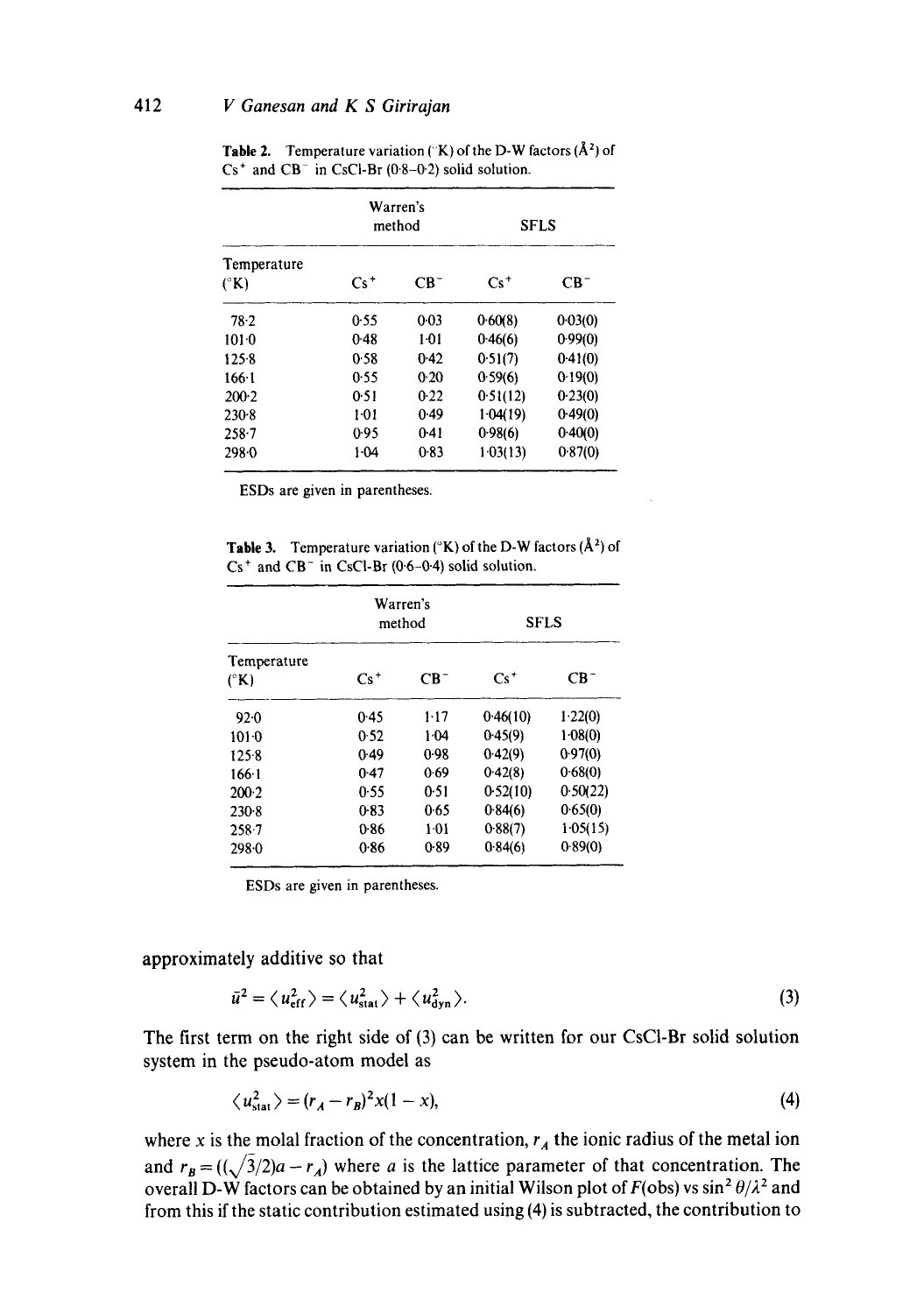|                          |        | Warren's<br>method | <b>SFLS</b> |          |  |
|--------------------------|--------|--------------------|-------------|----------|--|
| Temperature<br>$(^{2}K)$ | $Cs^+$ | $CR^-$             | $Cs^+$      | $CR^-$   |  |
| 92.0                     | 0.49   | 0.42               | 0.50(6)     | 0.41(13) |  |
| $101-0$                  | 0.50   | 0.72               | 0.45(4)     | 0.59(13) |  |
| 125.8                    | $0-42$ | 0.44               | 0.36(5)     | 0.40(16) |  |
| $166 - 1$                | 0.48   | 0.49               | 0.47(4)     | 0.58(13) |  |
| $200-2$                  | 0.45   | 0.66               | 0.24(18)    | 2.05(0)  |  |
| $230-8$                  | 0.61   | 0.71               | 0.50(4)     | 0.62(14) |  |
| $258 - 7$                | 0.80   | 0.77               | 0.77(3)     | 0.74(10) |  |
| 298.0                    | 0.60   | 0.53               | 0.69(6)     | 0.56(17) |  |

**Table 4.** Temperature variation (K) of the D-W factors  $(\hat{A}^2)$  of  $Cs<sup>+</sup>$  and  $CB<sup>-</sup>$  in CsCl-Br (0.5-0.5) solid solution.

ESDs are given in parentheses,

**Table 5.** Temperature variation ( $(K)$ ) of the D-W factors  $(\hat{A}^2)$  of  $Cs<sup>+</sup>$  and  $CB<sup>-</sup>$  in CsCl-Br (0.4-0.6) solid solution.

| Temperature<br>$(^{\circ}K)$ |        | Warren's<br>method | <b>SFLS</b> |          |  |
|------------------------------|--------|--------------------|-------------|----------|--|
|                              | $Cs^+$ | $CB^-$             | $Cs^+$      | $CB^-$   |  |
| 92.0                         | 0.48   | 0.55               | 0.46(4)     | 0.51(11) |  |
| $101-0$                      | 0.55   | 0.76               | 0.55(6)     | 0.73(0)  |  |
| 125.8                        | 0.60   | 0.69               | 0.61(9)     | 0.74(24) |  |
| 166.1                        | 0.72   | 0.98               | 0.76(6)     | 1.05(17) |  |
| $200-2$                      | 0.73   | 0.58               | 0.74(3)     | 0.63(9)  |  |
| 230.8                        | 0.79   | 0.77               | 0.79(7)     | 0.72(17) |  |
| $258 - 7$                    | 0.63   | 0.60               | 0.64(9)     | 0.51(23) |  |
| $298 - 0$                    | 0.83   | 0.87               | 0.81(4)     | 0.83(12) |  |

ESDs are given in parentheses.

the rms displacement and the D-W factor arising from the lattice dynamics of the crystal can be obtained. Tables 7-9 give the contribution from static and dynamic part and the overall B factors as a function of temperature for all concentrations. Figures 6 to 8 graphically displays these values.

A study of figures  $1-8$  shows that in none of these concentrations the B factors can be said to have a smooth decreasing value as the temperature is lowered contrary to what was found in CsCl and CsBr (Ganesan and Girirajan 1988, papers I & II). This is probably due to the static disorder which indeed was the case in CsCl-Br  $(0.6-0.4)$ ; thus the phonon frequencies and the mean square displacements arising from the lattice vibrations do not explain for such an anomalous behaviour. The dynamic effects holds out dramatically in CsCl-Br  $(0.2-0.8)$  and not so profoundly in other concentrations. The reason for studying the dynamic effects is to find out how far the lattice phonons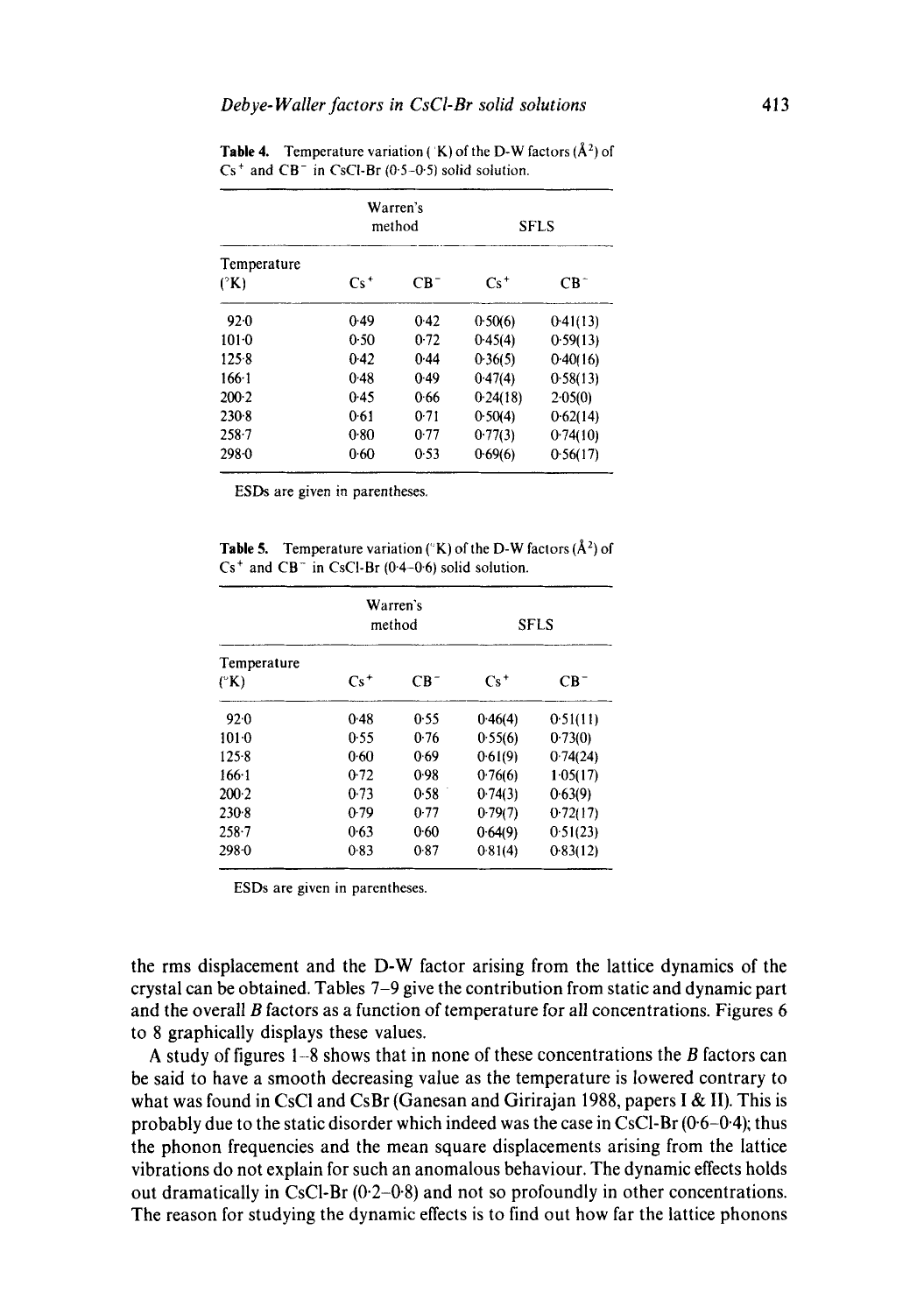# 414 *V Ganesan and K S Girirajan*

|                                      |        | Warren's<br>method |           | <b>SFLS</b> |
|--------------------------------------|--------|--------------------|-----------|-------------|
| Temperature<br>$({}^{\circ}{\bf K})$ | $Cs^+$ | $CR^-$             | $Cs^+$    | $CB^-$      |
| $92-0$                               | $1-42$ | $1-49$             | 1.38(5)   | 1.40(10)    |
| 1010                                 | 1.45   | 1.43               | 1.46(7)   | 1.40(13)    |
| 125.8                                | 1.92   | 1.97               | 1.93(6)   | 1.96(13)    |
| $166 - 1$                            | 1.31   | 1.35               | 1.29(6)   | 1.35(12)    |
| $200-2$                              | 1.53   | 1.56               | 1.47(7)   | 1.53(14)    |
| 230.8                                | 1.14   | $1 - 12$           | $1-20(8)$ | 1.11(17)    |
| $258 - 7$                            | 0.93   | $1-07$             | 0.91(9)   | 1.08(18)    |
| $298 - 0$                            | 0.96   | $1 - 14$           | 0.93(11)  | 1.13(0)     |

**Table 6.** Temperature variation ( ${}^{\circ}$ K) of the D-W factors ( $\AA$ <sup>2</sup>) of  $Cs<sup>+</sup>$  and  $CB<sup>-</sup>$  in CsCl-Br (0.2-0.8) solid solution.

ESDs are given in parentheses.

|                                      | Concentration |             |             |             |             |  |  |  |
|--------------------------------------|---------------|-------------|-------------|-------------|-------------|--|--|--|
| Temperature<br>$({}^{\circ}{\rm K})$ | $0.8 - 0.2$   | $0.6 - 0.4$ | $0.5 - 0.5$ | $0.4 - 0.6$ | $0.2 - 0.8$ |  |  |  |
| 78.2                                 | 0.13          |             |             |             |             |  |  |  |
| $92-0$                               |               | 0.43        | 0.26        | 0.40        | 0.33        |  |  |  |
| $101-0$                              | 0.14          | 0.43        | 0.33        | $0-41$      | 0.34        |  |  |  |
| $125 - 8$                            | 0.14          | 0.42        | $0-33$      | 0.39        | 0.35        |  |  |  |
| $166 - 1$                            | 0.15          | 0.30        | 0.39        | 0.44        | 0.36        |  |  |  |
| $200-2$                              | 0.16          | 0.32        | 0.34        | 0.42        | 0.37        |  |  |  |
| $230-8$                              | 0.17          | 0.35        | 0.38        | 0.47        | 0.39        |  |  |  |
| $258 - 7$                            | 0.18          | 0.38        | 0.40        | 0.42        | $0-40$      |  |  |  |
| 298.0                                | 0.19          | 0.39        | 0.46        | 0.52        | $0-43$      |  |  |  |

**Table 7.** Temperature variation ( ${}^{\circ}$ K) of B (static) ( $A$ <sup>2</sup>) for CsCl-Br solid solutions.

Table 8. Temperature variation  $(^{\circ}K)$  of B (dynamic) ( $\AA$ <sup>2</sup>) for CsCl-Br solid solutions.

|                                      | Concentration |             |             |             |             |  |  |
|--------------------------------------|---------------|-------------|-------------|-------------|-------------|--|--|
| Temperature<br>$({}^{\circ}{\rm K})$ | $0.8 - 0.2$   | $0.6 - 0.4$ | $0.5 - 0.5$ | $0.4 - 0.6$ | $0.2 - 0.8$ |  |  |
| 78.2                                 | 0.44          |             |             |             |             |  |  |
| $92 - 0$                             |               | 0.20        | 0.24        | 0.16        | $1 - 14$    |  |  |
| $101 - 0$                            | 0.45          | 0.15        | 0.19        | 0.21        | $1-09$      |  |  |
| 125.8                                | 0.50          | 0.15        | 0.07        | 0.29        | $1-70$      |  |  |
| $166 - 1$                            | 0.40          | 0.15        | 0.12        | 0.42        | 0.99        |  |  |
| $200-2$                              | 0.53          | 0.26        | 0.17        | 0.34        | 115         |  |  |
| $230-8$                              | 0.83          | 0.50        | 0.22        | 0.29        | 0.77        |  |  |
| $258 - 7$                            | 0.76          | 0.51        | 0.37        | 0.27        | 0.62        |  |  |
| 298.0                                | 0.75          | 0.48        | $0-18$      | 0.37        | 0.44        |  |  |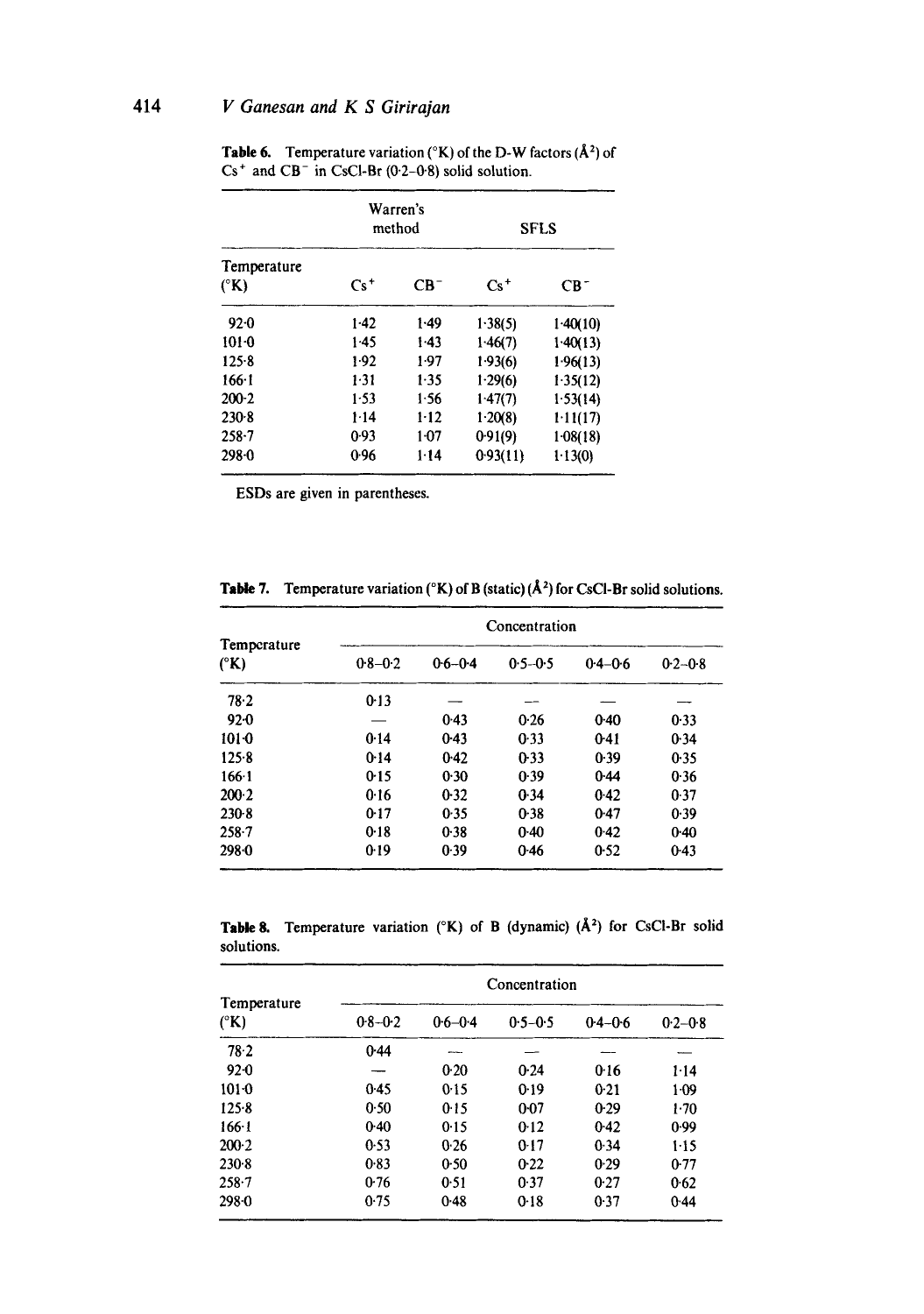|                              | Concentration |             |             |             |             |  |  |
|------------------------------|---------------|-------------|-------------|-------------|-------------|--|--|
| Temperature<br>$(^{\circ}K)$ | $0.8 - 0.2$   | $0.6 - 0.4$ | $0.5 - 0.5$ | $0.4 - 0.6$ | $0.2 - 0.8$ |  |  |
| $78 - 2$                     | 0.57          |             |             |             |             |  |  |
| 92.0                         |               | 0.63        | 0.50        | 0.56        | 1.47        |  |  |
| $101-0$                      | 0.59          | 0.58        | 0.52        | 0.62        | $1-43$      |  |  |
| 125.8                        | 0.64          | 0.57        | 0.40        | 0.68        | 2-05        |  |  |
| 166.1                        | 0.55          | 0.45        | 0.51        | 0.86        | 1.35        |  |  |
| $200-2$                      | 0.69          | 0.58        | 0.51        | 0.76        | 1.52        |  |  |
| $230-8$                      | $1-00$        | 0.85        | $0 - 60$    | 0.76        | 1.16        |  |  |
| $258 - 7$                    | 0.94          | 0.89        | 0.77        | 0.69        | $1-02$      |  |  |
| 298.0                        | 0.94          | 0.87        | 0.64        | 0.89        | 0.87        |  |  |

**Table 9.** Temperature variation ( ${}^{\circ}K$ ) of B (overall) ( $A^2$ ) for CsCl-Br solid solutions.



**Figure 6.** Temperature variation of the overall B-factors (B<sub>overall</sub>) in CsCl-Br solid solutions. 1. 0.8-0.2. 2. 0.6-0.4. 3. 0.5-0.5. 4. 0.4-0.6. 5. 0.2-0.8.

**and the phonon spectrum are responsible and can adequately explain the anomalous behaviour encountered in the behaviour of the lattice parameter and the D-W factors as the temperature is lowered. At this point it will not be out of place to point out the role played by the occupancy factor at each atomic sites. Barring the concentrations CsCI-Br (0"6-0"4) and CsC1-Br** *(0"5-0"5)* **for all the three remaining concentrations at all temperatures of measurement no refinement was necessary with regard to the occupancy factors. In CsCI-Br (0-6-0"4) at two temperatures of measurements viz 258"7°K and 200°K it was necessary to refine the occupancy factor and consequently the atomic scattering factor at site (000) for the metal ion Cs ÷ had to be multiplied by a factor of 0"85. In order to compensate for this decrease, the atomic scattering factor from the pseudo-atom had to be added by 0" 15 fold. Similarly for pseudo-atom at site**   $(1/2 1/2 1/2)$ , the atomic scattering factor of  $Cs<sup>+</sup>$  had to be added 0.15 times and 0.85 **times for CB-. This could mean that overlapping of atoms at these atomic sites occurs both with regard to the metal and the pseudo-atom (ion). A similar thing had to be done**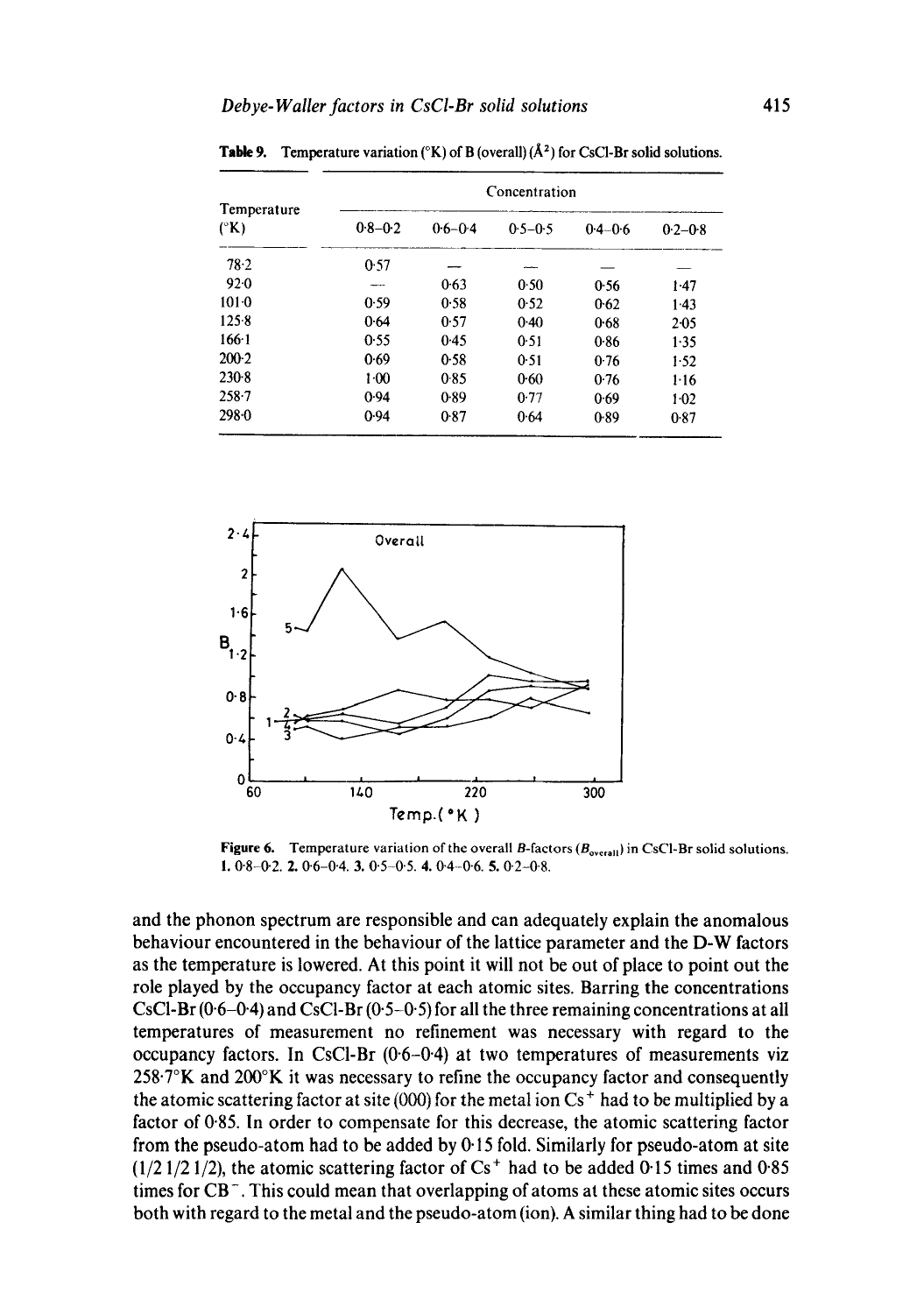

**Figure 7.** Temperature variation of the static contribution for the B-factors  $(B_{\text{static}})$  in CsCl-**Br solid solutions.** 1.0.8-0.2 2. 0.6-0.4. 3. 0.5-0-5. 4. 0.4-0'6. 5. 0.2-0.8.



**Figure 8.** Temperature variation of the dynamic contribution for the B-factors  $(B_{\text{dynamic}})$  in CsCI-Br solid solutions. **1.** 0.8-0.2. **2.** 0.6-0.4. **3.** 0.5-0.5. **4.** 0.4-0.6. **5.** 0.2-0.8.

**during refinement for CsCI-Br (0-5-0.5) at 92°K, the numbers being 0"95 and 0.05. It is clear from the present study that isostructural phase transitions might be a possible reason due to softening of some phonon modes in the case of CsCI-Br (0.2-0"8) and CsCI-Br (0.4-0.6) where the dynamic effects are appreciable. However with the present set of data available it is difficult to confirm whether the softening is due to optic or acoustic phonons. In other cases it can be said that within the errors of measurement, the static disorder effects might have caused the apparent anomalous behaviour and when the contribution to the B factors due to this are subtracted from the total B factor the resulting dynamic disorder effects do not show any appreciably strong anomalies.** 

#### **Acknowledgements**

**The authors thank Prof. R Srinivasan (University of Madras) for useful suggestions and Prof. R Srinivasan (Indian Institute of Technology, Madras) for encouragement and**